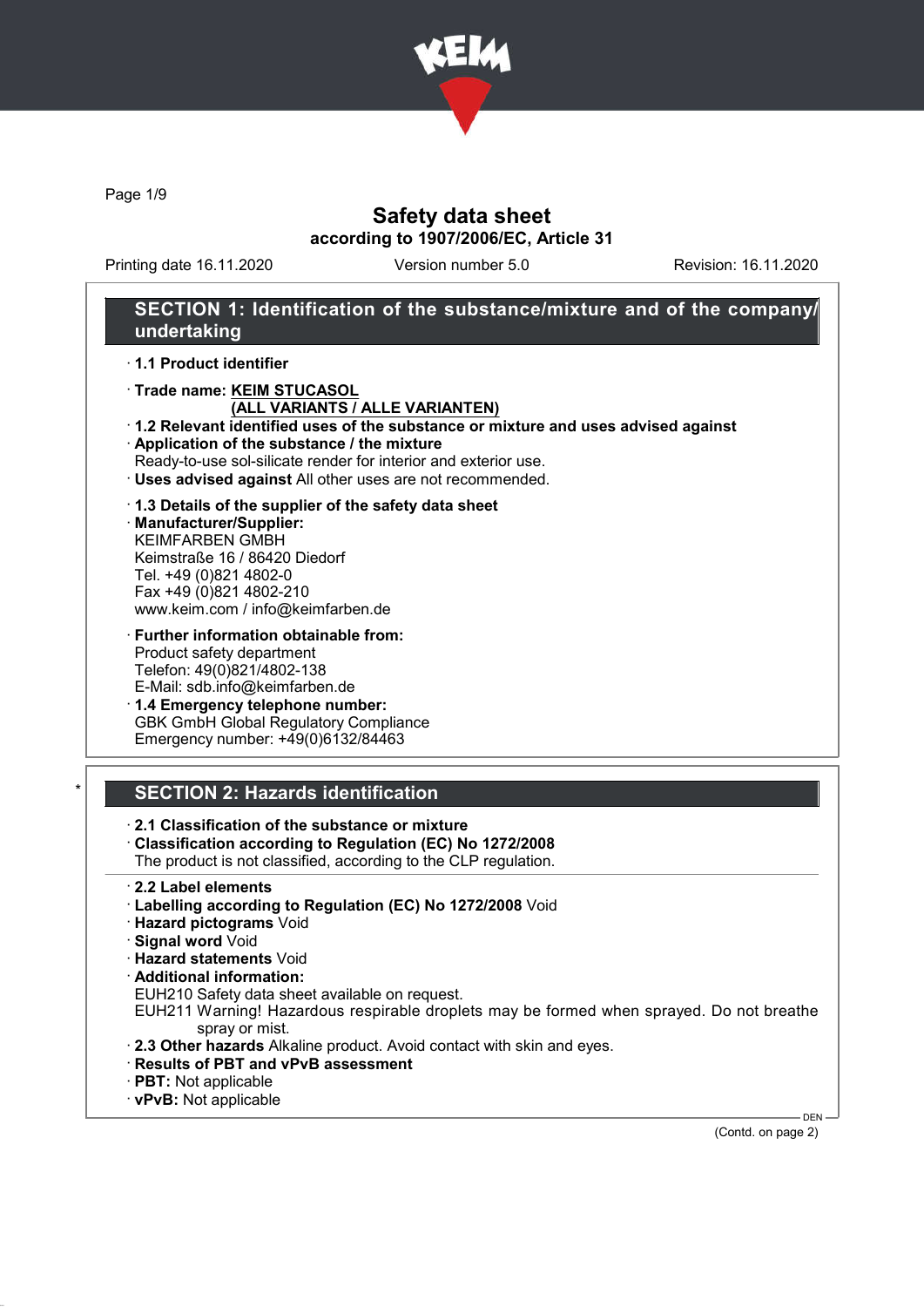

Page 2/9

## Safety data sheet according to 1907/2006/EC, Article 31

Printing date 16.11.2020 Version number 5.0 Revision: 16.11.2020

#### Trade name: KEIM STUCASOL (ALL VARIANTS / ALLE VARIANTEN)

(Contd. of page 1)

### SECTION 3: Composition/information on ingredients

#### · 3.2 Mixtures

**Description:** Sol-silicate render on aqueous basis with inorganic fillers, additives and pigments.

Dangerous components: CAS: 13463-67-7 EINECS: 236-675-5 Index number: 022-006-00-2 Reg.nr.: 01-2119486799-10 xxxx titanium dioxide [in powder form containing 1 % or ≥0.1-≤2.5% more of particles with aerodynamic diameter  $\leq 10$ μm] Carc. 2, H351 Additional information: For the wording of the listed hazard phrases refer to section 16.

### SECTION 4: First aid measures

- · 4.1 Description of first aid measures
- · General information:
- No special measures required.

When seeing the doctor we suggest to present this safety data sheet.

- · After inhalation: Supply fresh air; consult doctor in case of complaints.
- · After skin contact:

Immediately wash with water and soap and rinse thoroughly.

Do not use solvents or thinners.

- If skin irritation continues, consult a doctor.
- · After eye contact:
- Rinse opened eye for several minutes under running water. Then consult a doctor.
- After swallowing:
- Rinse mouth and throat well with water.
- Do not induce vomiting; call for medical help immediately.
- · 4.2 Most important symptoms and effects, both acute and delayed No further relevant information available.
- · 4.3 Indication of any immediate medical attention and special treatment needed No further relevant information available.

## SECTION 5: Firefighting measures

- · 5.1 Extinguishing media
- · Suitable extinguishing agents:
- CO2, powder or water spray. Fight larger fires with water spray or alcohol resistant foam.
- · 5.2 Special hazards arising from the substance or mixture
- No further relevant information available.
- · 5.3 Advice for firefighters
- · Specila protective equipment: Wear self-contained respiratory protective device.
- · Additional information
- Cool endangered receptacles with water spray.

(Contd. on page 3)

DEN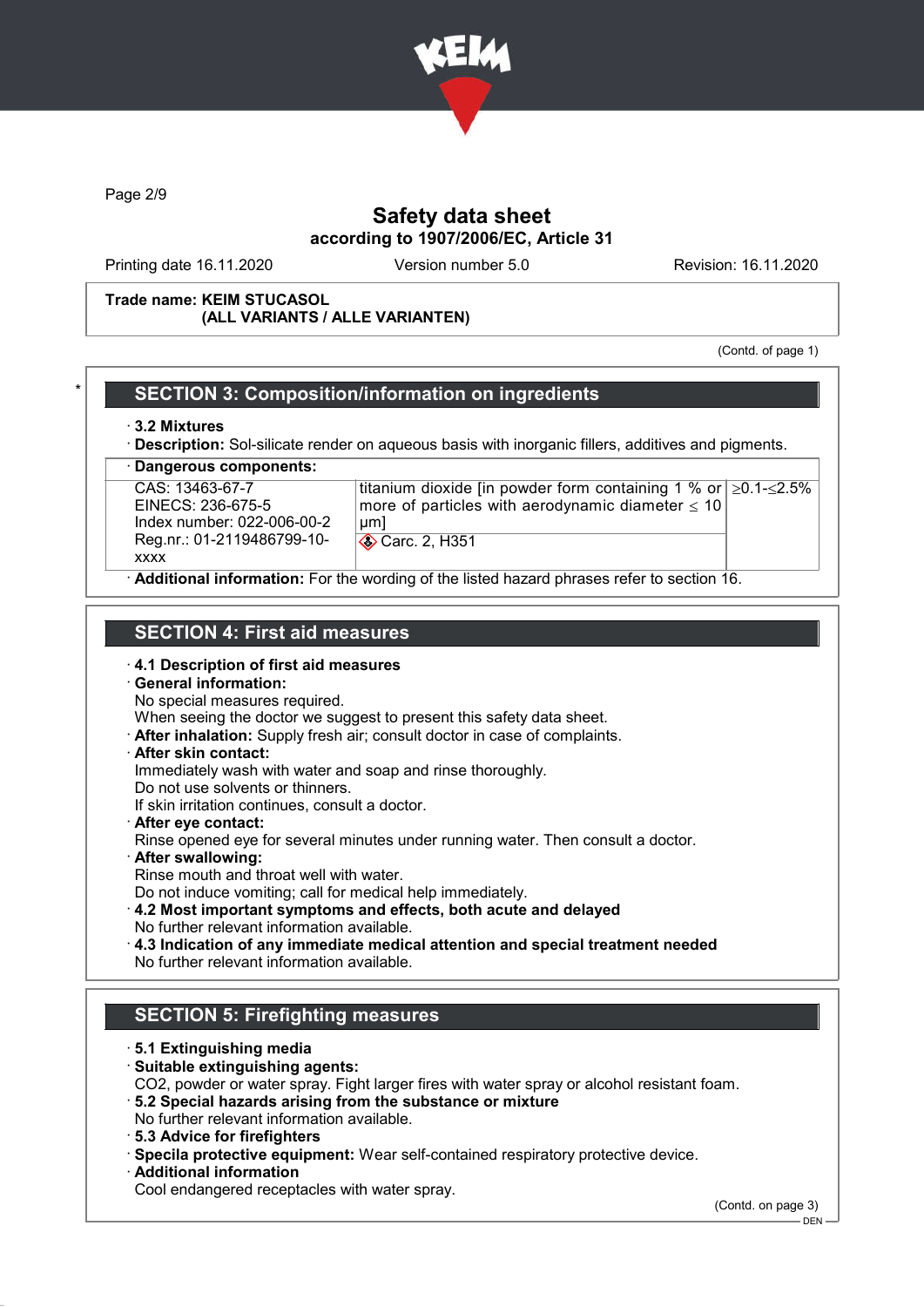

Page 3/9

## Safety data sheet according to 1907/2006/EC, Article 31

Printing date 16.11.2020 Version number 5.0 Revision: 16.11.2020

#### Trade name: KEIM STUCASOL (ALL VARIANTS / ALLE VARIANTEN)

(Contd. of page 2)

In case of fire do not breathe smoke, fumes and vapours. Dispose of fire debris and contaminated fire fighting water in accordance with official regulations.

# SECTION 6: Accidental release measures

- · 6.1 Personal precautions, protective equipment and emergency procedures Avoid contact with skin and eyes. Respect the protection rules (see section 7 a. 8).
- · 6.2 Environmental precautions: Do not allow product to reach sewage system or any water course. Follow local governmental rules and regulations. · 6.3 Methods and material for containment and cleaning up:
- Pick up mechanically. Dispose of the material collected according to regulations. Clear contaminated areas thoroughly. Flush rests with sufficient amount of water.
- 6.4 Reference to other sections See Section 7 for information on safe handling. See Section 8 for information on personal protection equipment. See Section 13 for disposal information.

# SECTION 7: Handling and storage

· 7.1 Precautions for safe handling Store in cool, dry place in tightly closed receptacles. Avoid contact with skin and eyes. Do not inhale aerosols. See item 8 (8.2) for information about suitable protective equipment and technical precautions. Respect the protection rules. · Information about fire - and explosion protection: No special measures required. · 7.2 Conditions for safe storage, including any incompatibilities · Storage: · Requirements to be met by storerooms and receptacles: Keep in the original containers in a cool and dry place. Store only in unopened original receptacles. · Information about storage in one common storage facility: Not required. · Further information about storage conditions: Store in cool, dry conditions in well sealed receptacles. Protect from frost. Protect from heat and direct sunlight. · Storage class: 12 · 7.3 Specific end use(s) No further relevant information available.

(Contd. on page 4)

DEN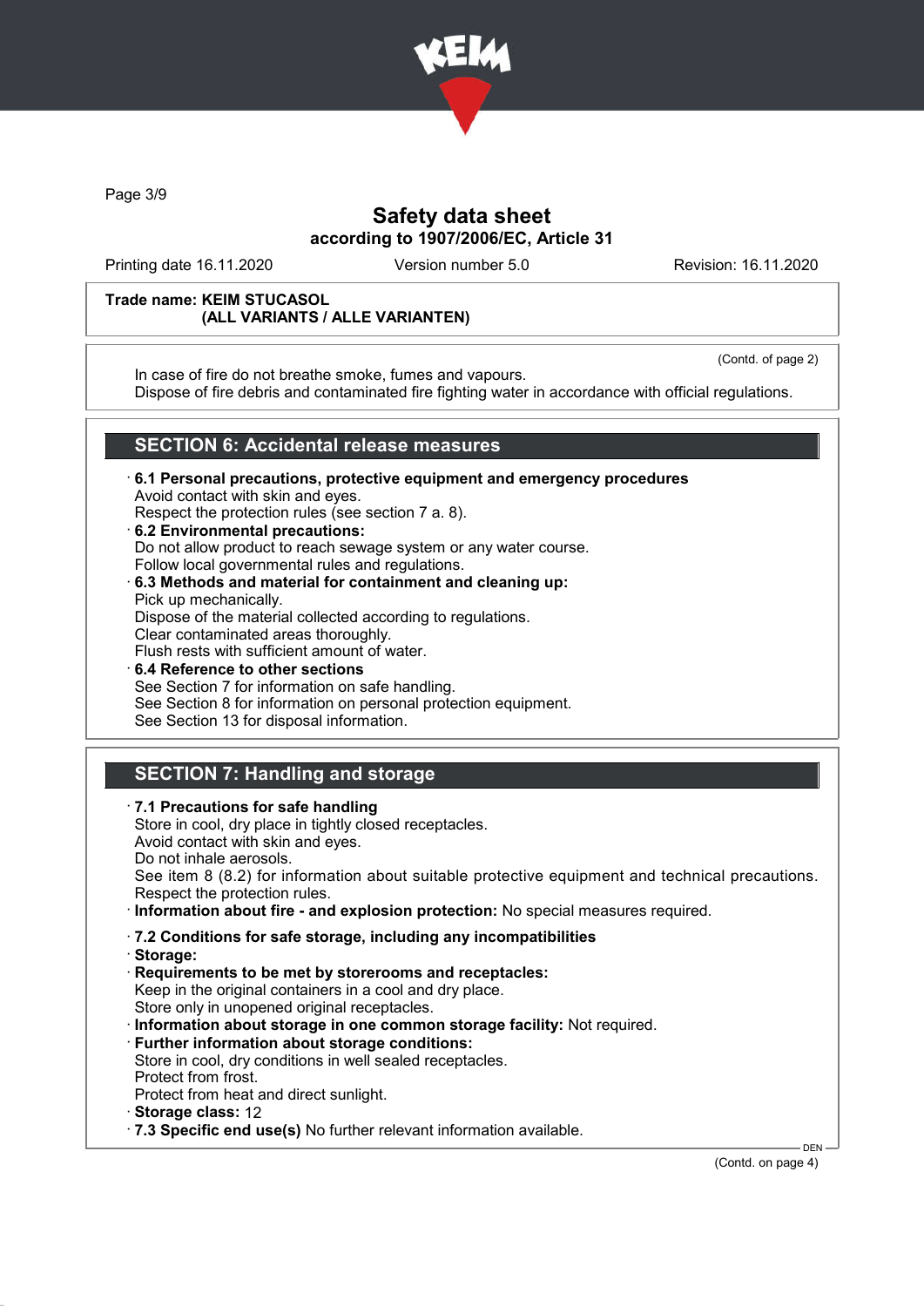

Page 4/9

# Safety data sheet according to 1907/2006/EC, Article 31

Printing date 16.11.2020 Version number 5.0 Revision: 16.11.2020

Trade name: KEIM STUCASOL (ALL VARIANTS / ALLE VARIANTEN)

(Contd. of page 3)

|                                   | 8.1 Control parameters                                                                                                                                                                                                                                                                                                                                        |
|-----------------------------------|---------------------------------------------------------------------------------------------------------------------------------------------------------------------------------------------------------------------------------------------------------------------------------------------------------------------------------------------------------------|
|                                   | · Ingredients with limit values that require monitoring at the workplace:                                                                                                                                                                                                                                                                                     |
| 14808-60-7 Quartz (SiO2)          |                                                                                                                                                                                                                                                                                                                                                               |
|                                   | MAK (Germany) alveolengängige Fraktion                                                                                                                                                                                                                                                                                                                        |
|                                   | 13463-67-7 titanium dioxide [in powder form containing 1 % or more of particles with<br>aerodynamic diameter $\leq 10$ µm]                                                                                                                                                                                                                                    |
|                                   | AGW (Germany) Long-term value: 1.25* 10** mg/m <sup>3</sup><br>2(II);*alveolengängig**einatembar; AGS, DFG                                                                                                                                                                                                                                                    |
|                                   | Additional information: The lists valid during the making were used as basis.                                                                                                                                                                                                                                                                                 |
| 8.2 Exposure controls             |                                                                                                                                                                                                                                                                                                                                                               |
| · Personal protective equipment:  |                                                                                                                                                                                                                                                                                                                                                               |
|                                   | · General protective and hygienic measures:                                                                                                                                                                                                                                                                                                                   |
|                                   | Avoid contact with the eyes and skin.                                                                                                                                                                                                                                                                                                                         |
| Do not inhale aerosols.           |                                                                                                                                                                                                                                                                                                                                                               |
|                                   | Wash hands before breaks and at the end of work.                                                                                                                                                                                                                                                                                                              |
|                                   | Immediately remove all soiled and contaminated clothing.                                                                                                                                                                                                                                                                                                      |
| <b>Respiratory protection:</b>    |                                                                                                                                                                                                                                                                                                                                                               |
|                                   | In unsufficient ventilated working areas and during spray-processing a breathing protection is                                                                                                                                                                                                                                                                |
| necessary.<br>Filter P2           |                                                                                                                                                                                                                                                                                                                                                               |
|                                   | · Protection of hands: Protective gloves                                                                                                                                                                                                                                                                                                                      |
| Material of gloves                |                                                                                                                                                                                                                                                                                                                                                               |
| suitable material e.g.:           |                                                                                                                                                                                                                                                                                                                                                               |
| Nitrile impregnated cotton-gloves |                                                                                                                                                                                                                                                                                                                                                               |
|                                   | Recommended thickness of the material: $\geq 0.5$ mm                                                                                                                                                                                                                                                                                                          |
|                                   | The selection of the suitable gloves does not only depend on the material, but also on further marks<br>of quality and varies from manufacturer to manufacturer. As the product is a preparation of several<br>substances, the resistance of the glove material can not be calculated in advance and has therefore<br>to be checked prior to the application. |
|                                   | Penetration time of glove material                                                                                                                                                                                                                                                                                                                            |
|                                   | Value for the permeation: level $\geq 6$ (480 min)                                                                                                                                                                                                                                                                                                            |
| is recommended.                   | The determined penetration times according to EN 16523-1:2015 are not performed under practical<br>conditions. Therefore a maximum wearing time, which corresponds to 50% of the penetration time,                                                                                                                                                            |
| has to be observed.               | The exact break trough time has to be found out by the manufacturer of the protective gloves and                                                                                                                                                                                                                                                              |
| Eye protection: Safety glasses    |                                                                                                                                                                                                                                                                                                                                                               |
| <b>Body protection:</b>           |                                                                                                                                                                                                                                                                                                                                                               |
| Protective work clothing          |                                                                                                                                                                                                                                                                                                                                                               |
|                                   | After contact with skin wash thoroughly with water and apply lotion.<br>· Limitation and supervision of exposure into the environment                                                                                                                                                                                                                         |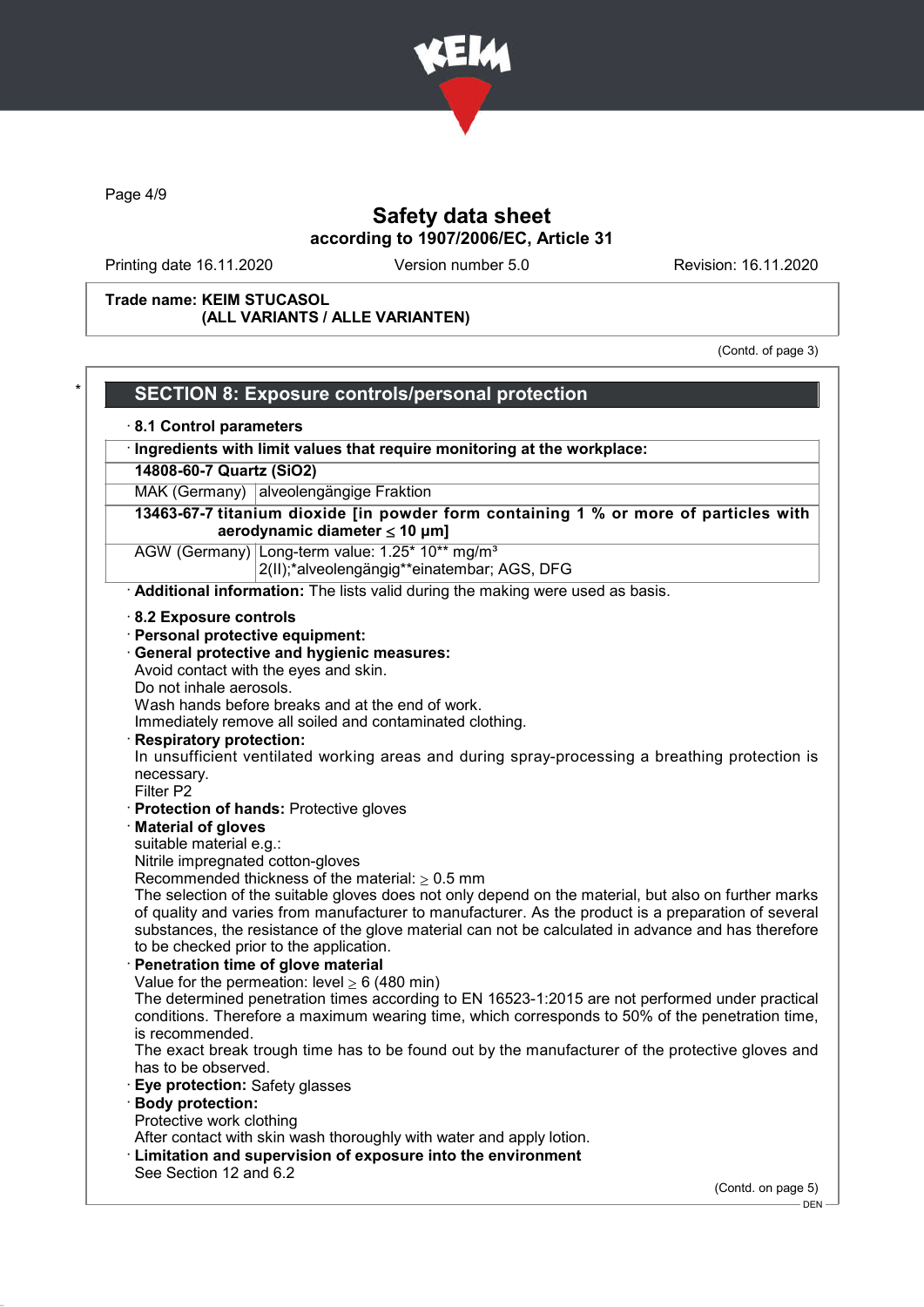

Page 5/9

# Safety data sheet according to 1907/2006/EC, Article 31

Printing date 16.11.2020 Version number 5.0 Revision: 16.11.2020

(Contd. of page 4)

#### Trade name: KEIM STUCASOL (ALL VARIANTS / ALLE VARIANTEN)

No further relevant information available.

| <b>SECTION 9: Physical and chemical properties</b>                                                       |                                                                                 |  |  |
|----------------------------------------------------------------------------------------------------------|---------------------------------------------------------------------------------|--|--|
| 9.1 Information on basic physical and chemical properties<br><b>General Information</b><br>· Appearance: |                                                                                 |  |  |
| $\cdot$ Form:                                                                                            | Pasty                                                                           |  |  |
| · Colour:                                                                                                | Different, according to colouring.                                              |  |  |
| Odour:                                                                                                   | <b>Odourless</b>                                                                |  |  |
| · pH-value at 20 °C:                                                                                     | $~11*$                                                                          |  |  |
| Change in condition                                                                                      |                                                                                 |  |  |
| · Melting point/freezing point:                                                                          | Not determined                                                                  |  |  |
| Initial boiling point and boiling range: Not determined                                                  |                                                                                 |  |  |
| · Flash point:                                                                                           | Not applicable                                                                  |  |  |
| · Flammability (solid, gas):                                                                             | Not applicable                                                                  |  |  |
| · Ignition temperature:                                                                                  | Not determined                                                                  |  |  |
| · Decomposition temperature:                                                                             | Not determined                                                                  |  |  |
| · Auto-ignition temperature:                                                                             | Product is not selfigniting.                                                    |  |  |
| <b>Explosive properties:</b>                                                                             | Product does not present an explosion hazard.                                   |  |  |
| <b>Explosion limits:</b>                                                                                 |                                                                                 |  |  |
| · Lower:                                                                                                 | Not applicable                                                                  |  |  |
| · Upper:                                                                                                 | Not applicable                                                                  |  |  |
| · Oxidising properties:                                                                                  | Not applicable                                                                  |  |  |
| · Vapour pressure:                                                                                       | Not determined.                                                                 |  |  |
| · Density at 20 °C:                                                                                      | 1.5-1.8* $g/cm^{3}$                                                             |  |  |
| · Relative density                                                                                       | Not determined                                                                  |  |  |
| · Vapour density                                                                                         | Not applicable                                                                  |  |  |
| <b>Evaporation rate</b>                                                                                  | Not applicable.                                                                 |  |  |
| · Solubility in / Miscibility with                                                                       |                                                                                 |  |  |
| water:                                                                                                   | Miscible                                                                        |  |  |
| · Viscosity:                                                                                             |                                                                                 |  |  |
| · Dynamic:                                                                                               | Not determined.                                                                 |  |  |
| · Kinematic:                                                                                             | Not determined                                                                  |  |  |
| 9.2 Other information                                                                                    | * The values are for freshly produced material and may<br>change with the time. |  |  |
|                                                                                                          | $DFN -$                                                                         |  |  |

(Contd. on page 6)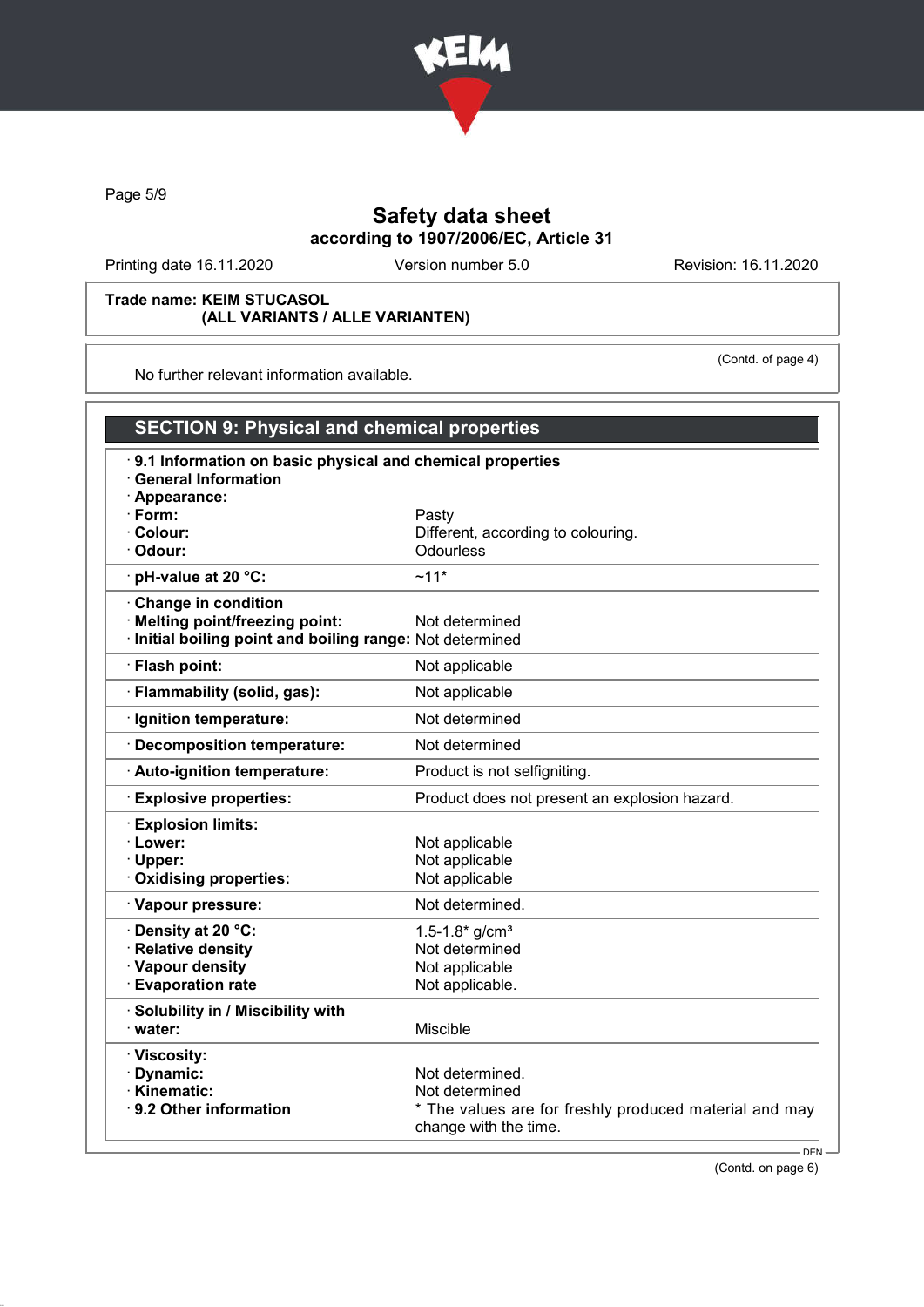

Page 6/9

## Safety data sheet according to 1907/2006/EC, Article 31

Printing date 16.11.2020 Version number 5.0 Revision: 16.11.2020

Trade name: KEIM STUCASOL (ALL VARIANTS / ALLE VARIANTEN)

(Contd. of page 5)

### SECTION 10: Stability and reactivity

- · 10.1 Reactivity No further relevant information available.
- · 10.2 Chemical stability Stable under normal conditions of storage and use.
- · Thermal decomposition / conditions to be avoided:
- No decomposition if used according to specifications.
- · 10.3 Possibility of hazardous reactions With acids evolution of heat and CO2 formation.
- · 10.4 Conditions to avoid No further relevant information available.
- · 10.5 Incompatible materials: Acids
- · 10.6 Hazardous decomposition products:
- No hazardous decomposition products if stored and handled as prescribed.

# **SECTION 11: Toxicological information**

#### · 11.1 Information on toxicological effects

· Acute toxicity Based on available data, the classification criteria are not met.

#### · LD/LC50 values relevant for classification:

| 13463-67-7 titanium dioxide [in powder form containing 1 % or more of particles with<br>aerodynamic diameter $\leq 10 \mu m$ ] |  |                                                                      |  |  |
|--------------------------------------------------------------------------------------------------------------------------------|--|----------------------------------------------------------------------|--|--|
|                                                                                                                                |  | Inhalative $ ATE \text{ mix } (4h)   > 5 \text{ mg/l } (inhalation)$ |  |  |
|                                                                                                                                |  |                                                                      |  |  |

| ATE mix      | $ >2,000$ mg/kg (dermal)       |
|--------------|--------------------------------|
|              | $ >2,000$ mg/kg (orally)       |
| <b>NOAEL</b> | 3,500 mg/kg / Oral (rat) (90d) |

- · Primary irritant effect:
- · Skin corrosion/irritation Frequent persistent contact with the skin may cause skin irritation.
- · Serious eye damage/irritation In case of longer exposure, irritating effect is possible.
- · during inhalation: Irritant effect possible.
- · during swallowing: Irritant effect possible
- · Respiratory or skin sensitisation Based on available data, the classification criteria are not met.

Other information (about experimental toxicology):

- Experimental analysis are not available.
- The product was not tested. The statements on toxicology have been derived from the properties of the individual components.

### **Repeated dose toxicity**

13463-67-7 titanium dioxide [in powder form containing 1 % or more of particles with aerodynamic diameter  $\leq 10$  µm]

### Inhalative  $NOAEC$  10 mg/m<sup>3</sup> (rat) (90d)

CMR effects (carcinogenity, mutagenicity and toxicity for reproduction) Not applicable

- Germ cell mutagenicity Based on available data, the classification criteria are not met.
- · Carcinogenicity Based on available data, the classification criteria are not met.
- · Reproductive toxicity Based on available data, the classification criteria are not met.
- · STOT-single exposure Based on available data, the classification criteria are not met.

· STOT-repeated exposure Based on available data, the classification criteria are not met.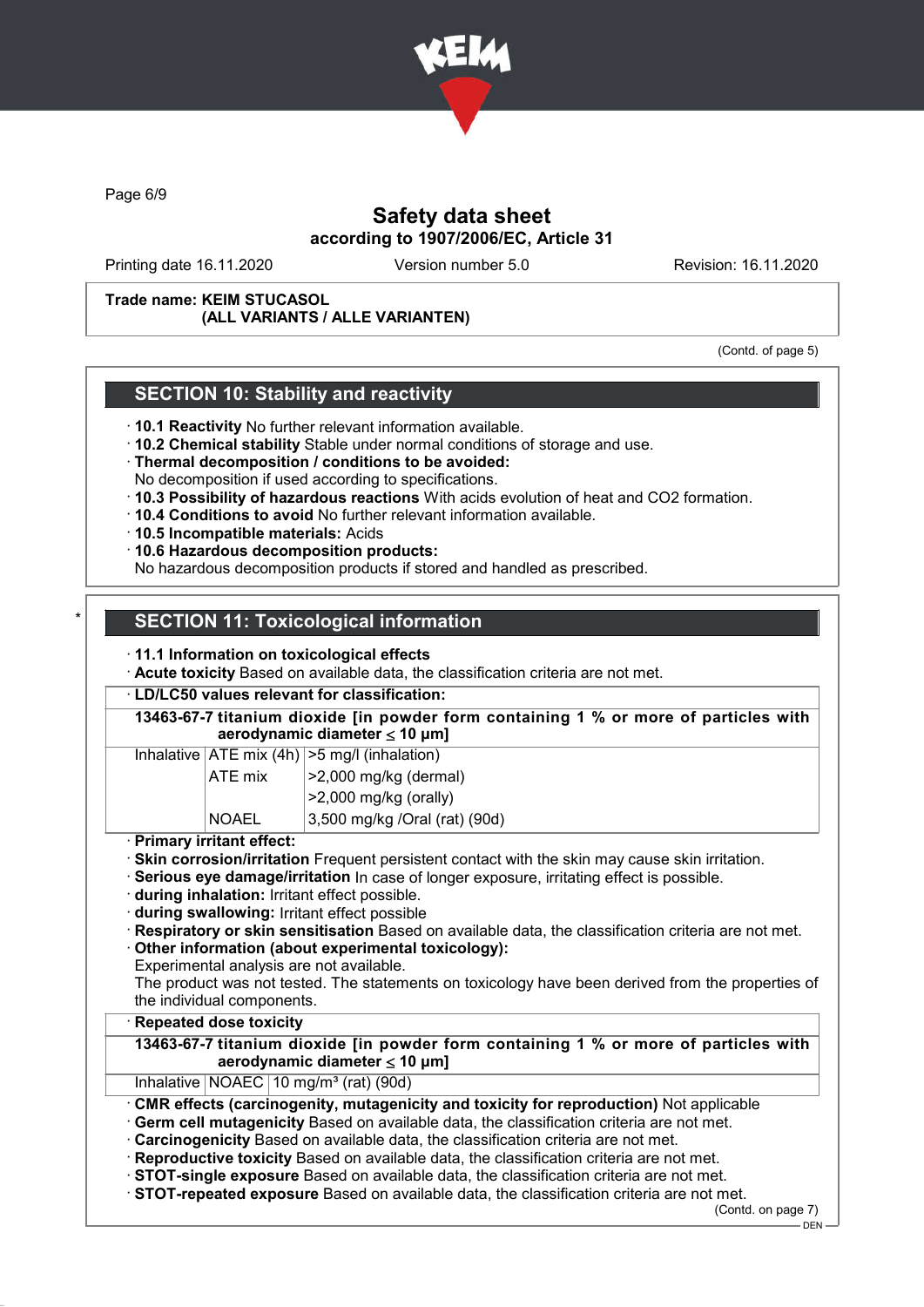

Page 7/9

### Safety data sheet according to 1907/2006/EC, Article 31

Printing date 16.11.2020 Version number 5.0 Revision: 16.11.2020

#### Trade name: KEIM STUCASOL (ALL VARIANTS / ALLE VARIANTEN)

· Aspiration hazard Based on available data, the classification criteria are not met.

(Contd. of page 6)

# **SECTION 12: Ecological information**

|  |  | 12.1 Toxicity |
|--|--|---------------|
|--|--|---------------|

Aquatic toxicity:

13463-67-7 titanium dioxide [in powder form containing 1 % or more of particles with aerodynamic diameter ≤ 10 μm]

- NOEC ≥100,000 mg/kg (sediment fresh water)
- EC50  $|>100$  mg/kg (freshwater alga) (OECD 201)
- EC 50  $|>10,000$  mg/l (algae) (ISO 10253)
- LC 50  $|>10,000$  mg/l (marine fish) (OECD 203)
	- >1,000 mg/l (freshwater fish) (EPA-540/9-85-006)
	- >1,000 mg/l (daphnia) (OECD 202)
- · 12.2 Persistence and degradability No further relevant information available.
- · 12.3 Bioaccumulative potential No further relevant information available.
- · 12.4 Mobility in soil No further relevant information available.
- · Additional ecological information:
- · AOX-indication:

According to our standard of knowledge the product does not contain any organic bounded halogen. The product has no influence on the waste water's AOX-value.

· According to the formulation contains the following heavy metals and compounds from the EU guideline NO. 2006/11/EC:

The product contains TiO2.

#### General notes:

The statements on ecotoxicology have been derived from the properties of the individual components.

Do not allow product to reach ground water, water course or sewage system.

At present there are no ecotoxicological assessments.

Water hazard class 1 (German Regulation) (Self-assessment): slightly hazardous for water

· 12.5 Results of PBT and vPvB assessment

· PBT: Not applicable

· vPvB: Not applicable

· 12.6 Other adverse effects No further relevant information available.

### SECTION 13: Disposal considerations

· 13.1 Waste treatment methods

· Recommendation Disposal must be made according to official regulations.

#### · European waste catalogue

08 01 12 waste paint and varnish other than those mentioned in 08 01 11

(Contd. on page 8)

**DEN**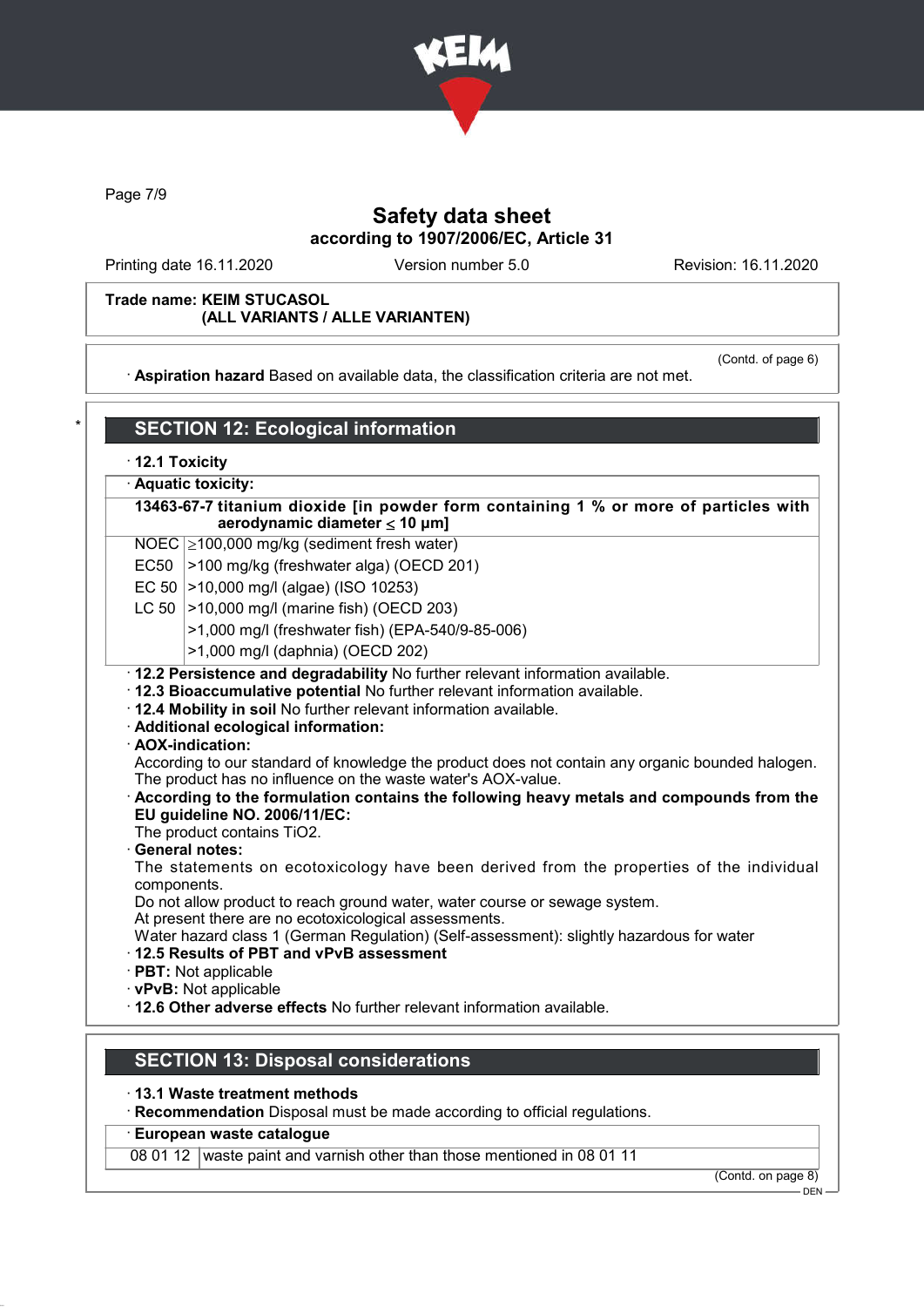

Page 8/9

## Safety data sheet according to 1907/2006/EC, Article 31

Printing date 16.11.2020 Version number 5.0 Revision: 16.11.2020

#### Trade name: KEIM STUCASOL (ALL VARIANTS / ALLE VARIANTEN)

(Contd. of page 7)

· Uncleaned packaging:

· Recommendation: Disposal must be made according to official regulations.

· Recommended cleansing agents: Water, if necessary with cleansing agents.

| <b>SECTION 14: Transport information</b>                                                     |                                                               |  |
|----------------------------------------------------------------------------------------------|---------------------------------------------------------------|--|
| $\cdot$ 14.1 UN-Number<br>· ADR, IMDG, IATA                                                  | Void                                                          |  |
| 14.2 UN proper shipping name<br>· ADR, IMDG, IATA                                            | Void                                                          |  |
| 14.3 Transport hazard class(es)                                                              |                                                               |  |
| · ADR, IMDG, IATA<br>· Class                                                                 | Void                                                          |  |
| 14.4 Packing group<br>· ADR, IMDG, IATA                                                      | Void                                                          |  |
| 14.5 Environmental hazards:<br>· Marine pollutant:                                           | No.                                                           |  |
| 14.6 Special precautions for user                                                            | Not applicable                                                |  |
| 14.7 Transport in bulk according to Annex II<br>of Marpol and the IBC Code<br>Not applicable |                                                               |  |
| · Transport/Additional information:                                                          | No dangerous good in sense of these transport<br>regulations. |  |
| · UN "Model Regulation":                                                                     | Void                                                          |  |

## SECTION 15: Regulatory information

· 15.1 Safety, health and environmental regulations/legislation specific for the substance or mixture

· Labelling according to Regulation (EC) No 1272/2008

For information on labelling please refer to section 2 of this document.

· Directive 2012/18/EU

· Named dangerous substances - ANNEX I None of the ingredients is listed.

· DIRECTIVE 2011/65/EU on the restriction of the use of certain hazardous substances in electrical and electronic equipment – Annex II

None of the ingredients is listed.

(Contd. on page 9)

DEN